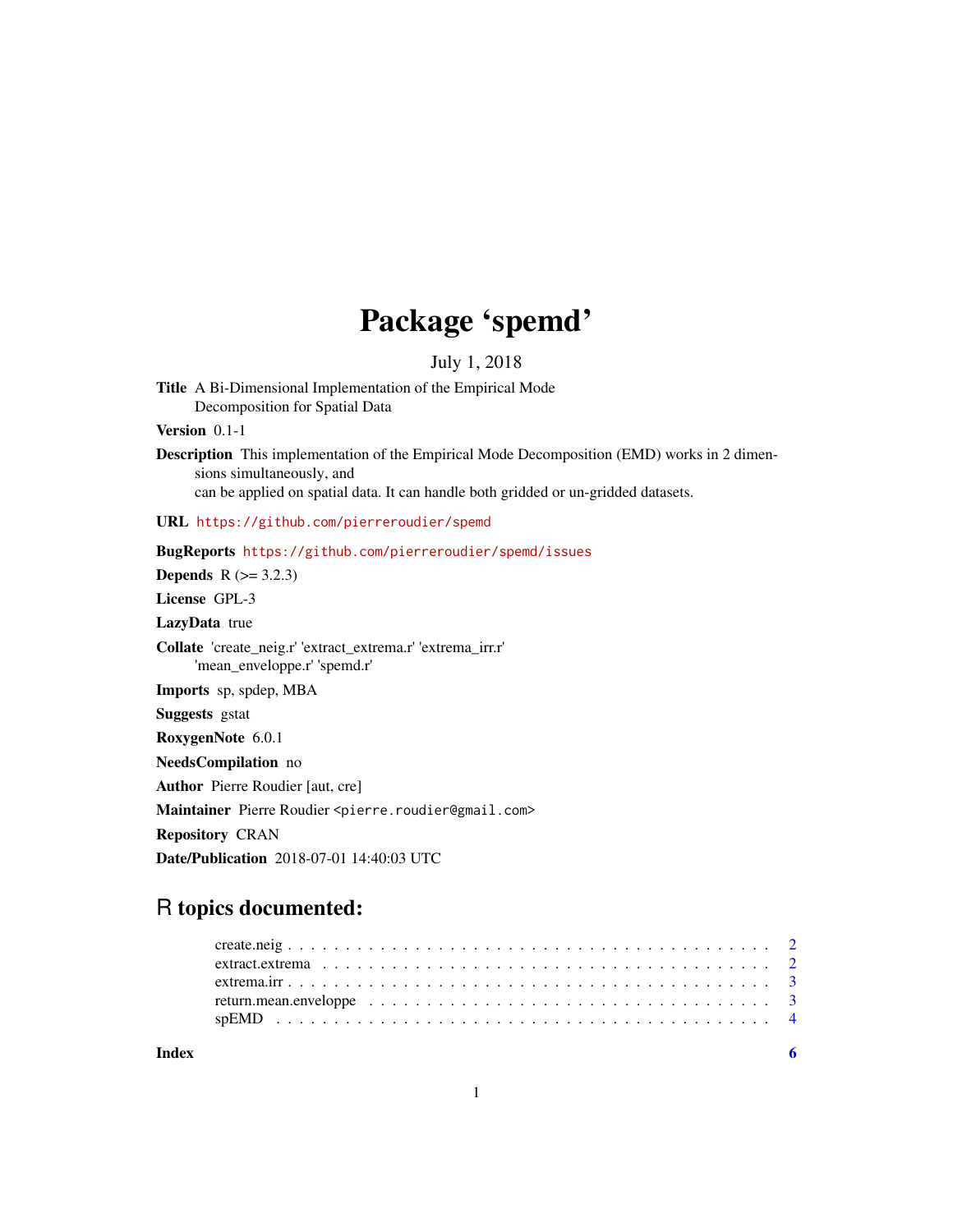<span id="page-1-0"></span>create.neig *create.neig*

#### Description

Internal function, initiates the neighbourhood relationships between the points in the processed data set.

#### Usage

```
create.neig(data.set, nb.nn = 4, duplicate = "remove", verbose = FALSE)
```
#### Arguments

| data.set  | Data set to create neighbourhood from.                   |
|-----------|----------------------------------------------------------|
| nb. nn    | Number of nearest neighbours. Defaults to 4.             |
| duplicate | Ignored.                                                 |
| verbose   | Prints progress information messages. Defaults to FALSE. |

#### Author(s)

Pierre Roudier

extract.extrema *extract.extrema*

#### Description

Internal function, explicitely returns a list with the tri objects of the extrema.

#### Usage

```
extract.extrema(tri.obj, n.extrema.min = 1)
```
# Arguments

tri.obj . n.extrema.min .

#### Author(s)

Pierre Roudier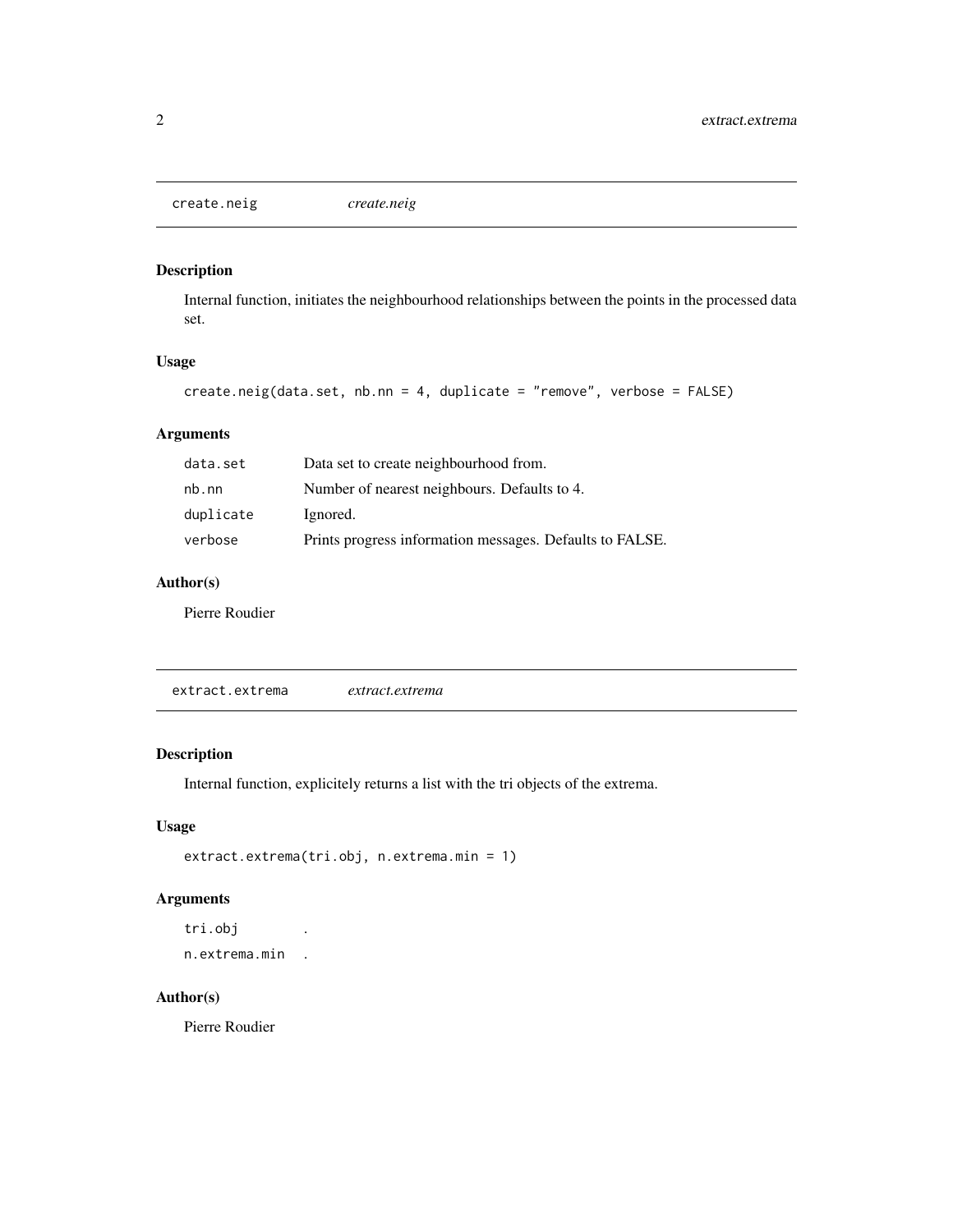<span id="page-2-0"></span>extrema.irr *extrema.irr*

#### Description

Internal function, finds regional extrema on a irregularly sampled data set

#### Usage

```
extrema.irr(data.set, gridded.data, neig = NULL, zcol = "z",
  duplicate = "remove", nb.nn = 4, thresh.extrema = 1, verbose = FALSE)
```
#### Arguments

| data.set     |                                                                                           |
|--------------|-------------------------------------------------------------------------------------------|
| gridded.data |                                                                                           |
| neig         | Neighbourhood object.                                                                     |
| zcol         | Name of the column containing the data.                                                   |
| duplicate    | What to do with duplicates. Defaults to 'remove'.                                         |
| nb.nn        | Number of nearest neighbours to take into account if data is on a grid. Defaults<br>to 4. |
|              | thresh. extrema Significative threshold for the extrema. Defaults to 1.                   |
| verbose      | Prints progress information messages. Defaults to FALSE.                                  |

#### Author(s)

Pierre Roudier

return.mean.enveloppe *return.mean.enveloppe*

#### Description

Internal function, returns the mean enveloppe of a spatial dataset.

#### Usage

```
return.mean.enveloppe(extrema, data, zcol = "z", method = "splines",
 n.pts.spline = 3, verbose = TRUE)
```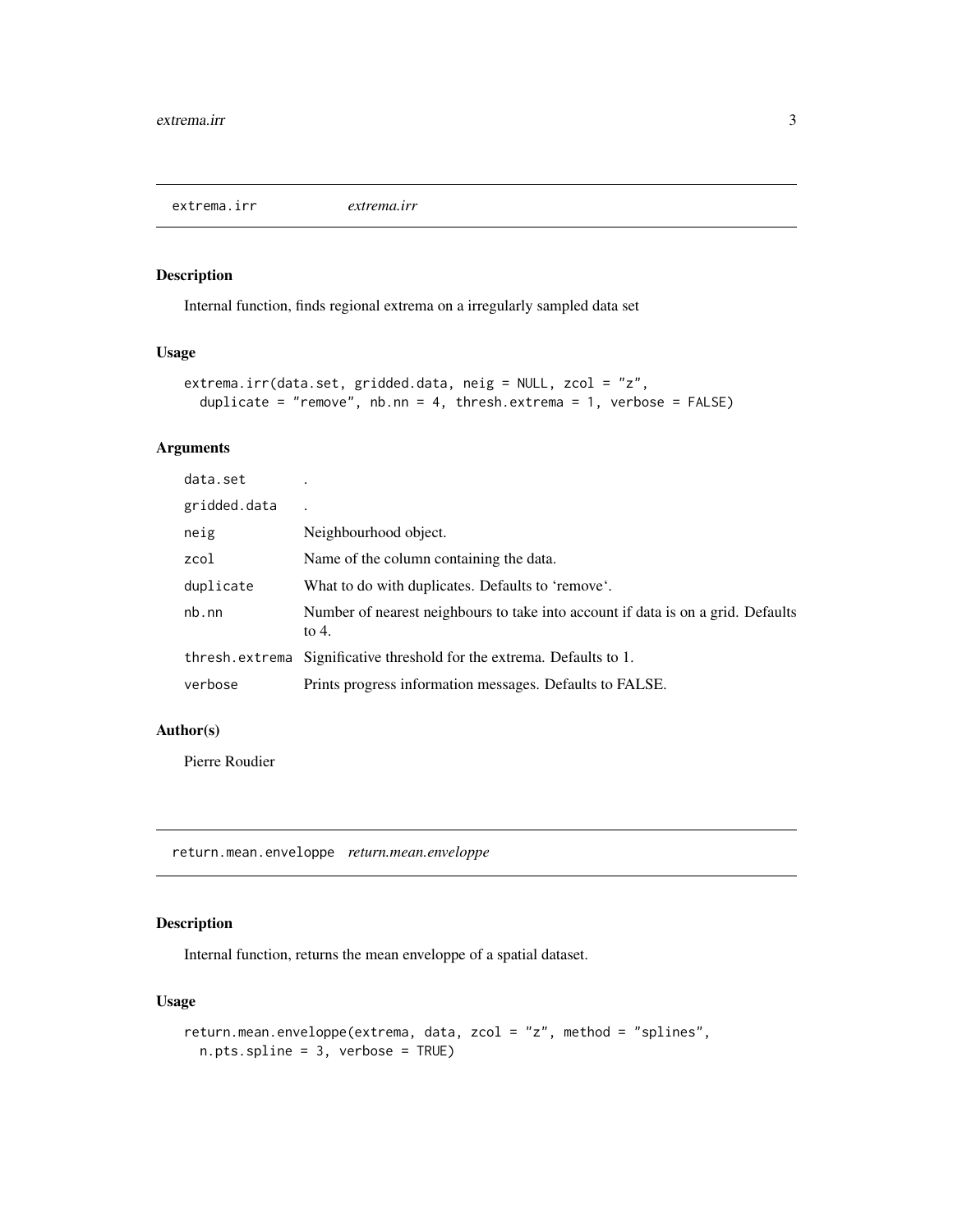#### Arguments

| ٠                                                            |
|--------------------------------------------------------------|
| Name of the column containing the data.                      |
| Interpolation method. Currently only 'splines' is supported. |
|                                                              |
| Prints progress information messages. Defaults to TRUE.      |
|                                                              |

## Author(s)

Pierre Roudier

|  | spEMD | spEMD |  |  |  |
|--|-------|-------|--|--|--|
|--|-------|-------|--|--|--|

## Description

2D EMD for spatial objects

#### Usage

```
spEMD(data, zcol = "z", method = "splines", n.imf.max = 10,
 n.\text{sp.max} = 5, n.\text{extrema.min} = 1, \text{stoprule} = "mean.inf",stoprule.extrema = TRUE, thresh.extrema = 1, tol = 0,
 diff.nb.extrema = 0.05, abs.nb.extrema = 5, nb.nn = 4,
 n.pts.spline = 4, neig = NULL, save_neig = TRUE, verbose = TRUE)
```
#### Arguments

| data              | Input dataset, either a 'data.frame' or a 'Spatial*DataFrame'                                    |  |
|-------------------|--------------------------------------------------------------------------------------------------|--|
| zcol              | Name of the column containing the attribute of interest.                                         |  |
| method            | Interpolation method. Currently only 'splines' is supported.                                     |  |
| $n.$ imf.max      | Maximum depth of decomposition (maximum number of IMF).                                          |  |
| $n.\text{sp.max}$ | Number of iterations in the sifting process.                                                     |  |
| n.extrema.min     | Minimum number of extrema.                                                                       |  |
| stoprule          | Rule used to stop the EMD process. Currently only 'mean.imf' is implemented.                     |  |
| stoprule.extrema  |                                                                                                  |  |
|                   | Should 'spEMD' checks for the number of extrema to be similar? Defaults to<br>'TRUE'.            |  |
| thresh.extrema    | Significative threshold for the extrema. Defaults to 1.                                          |  |
| tol               | Value that the avergae of the IMF candidate need to reach so to be considered as<br>a valid IMF. |  |

<span id="page-3-0"></span>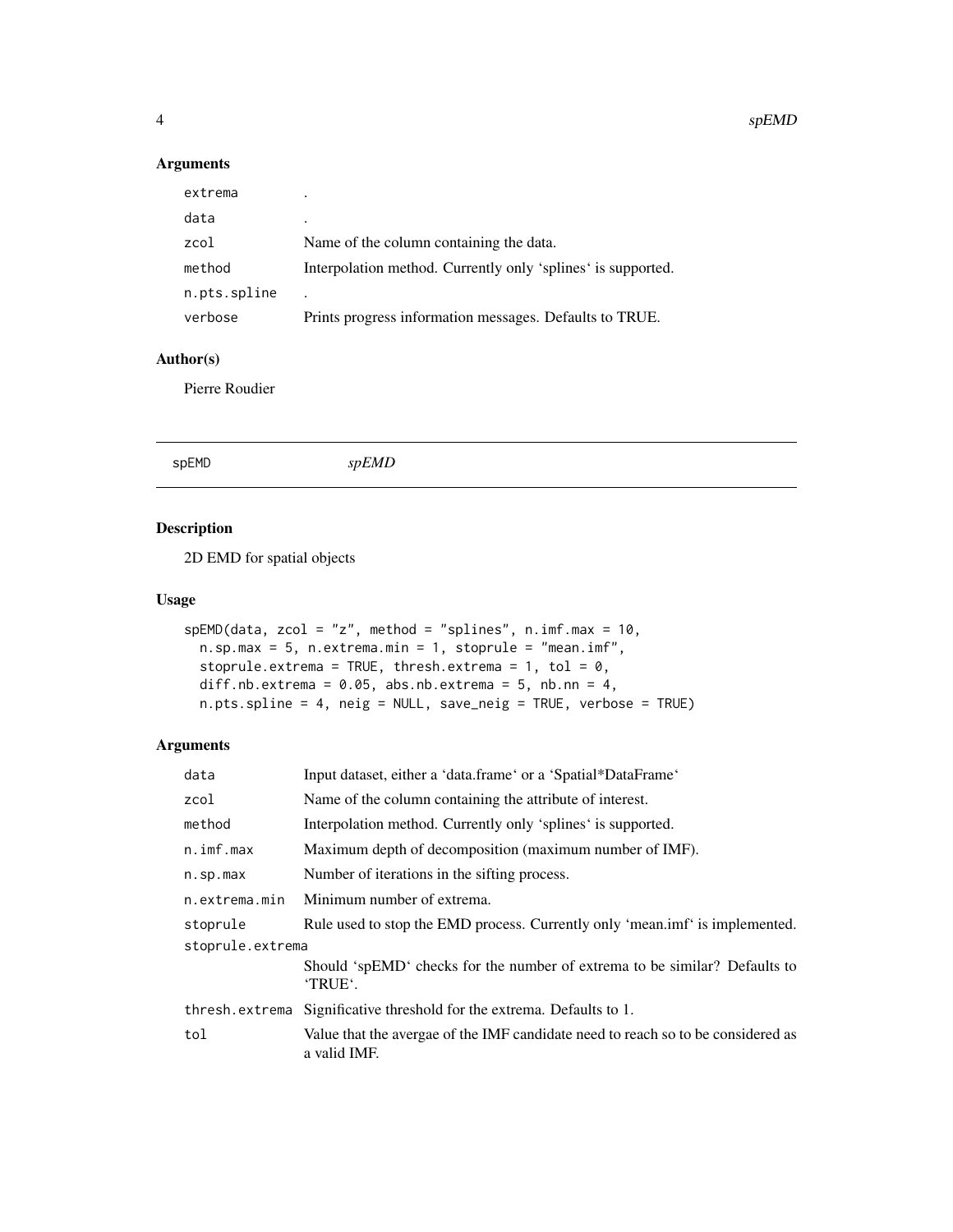#### $s$ p $\epsilon$ MD 5

| diff.nb.extrema |                                                                                                             |
|-----------------|-------------------------------------------------------------------------------------------------------------|
|                 | Percentage limit difference maxima/minima. If smaller, more permissive on the<br>mean of the IMF candidate. |
|                 | abs.nb.extrema Absolute difference between number of extrema.                                               |
| nb.nn           | Number of nearest neighbours to take into account (when data is on a regular<br>grid).                      |
| n.pts.spline    | Number of points to locally interpolate IMFs.                                                               |
| neig            | Option the re-use a formerly existing neig object in order to save time.                                    |
| save_neig       | Option to save the neig object as a .RD at a file once created.                                             |
| verbose         | Prints progress information messages. Defaults to TRUE.                                                     |

#### Value

.

#### Author(s)

Pierre Roudier

#### Examples

```
# Getting sample data from the gstat package
if (require(gstat)) {
library(sp)
# Example for gridded data
data(ncp.grid, package = 'gstat')
coordinates(ncp.grid) <- ~x+y
gridded(ncp.grid) <- TRUE
res.ncp <- spEMD(ncp.grid, zcol = "depth", thresh.extrema = 0.1, verbose = FALSE)
# Plot results
spplot(res.ncp[, c('imf1', "imf2", "imf3")])
}
#
```